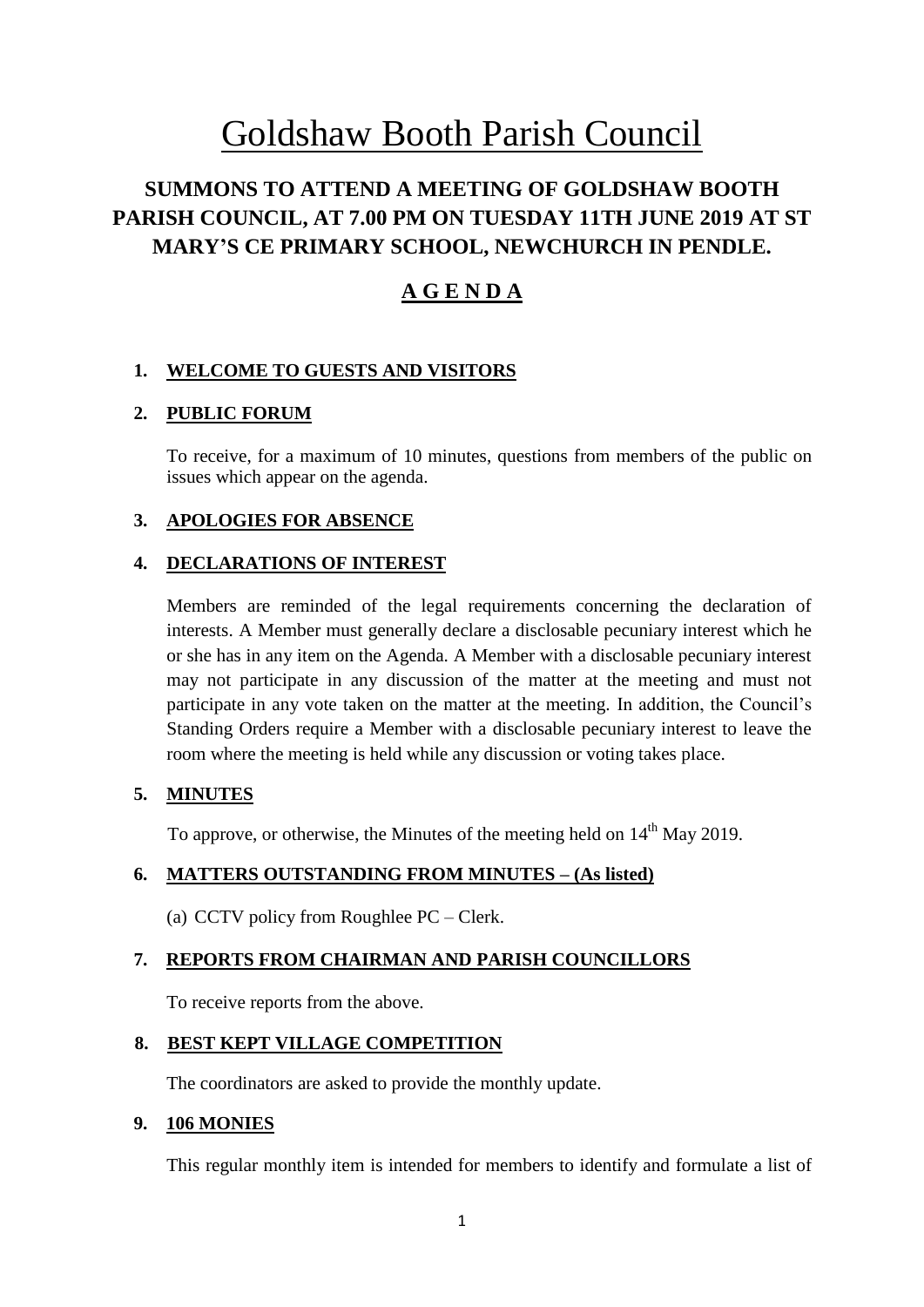projects for consideration for future expenditure of the Section106 monies.

#### **10. COMMUNITY INVESTMENT FUND – STONE WALL BID**

Councillor Murrell will provide the quotations in respect of the above. Members are asked to discuss and agree the contractor to be used. The sum of £750.00 approved for the work to be completed, has been received from PBC.

### **11. WISH LIST**

Members are asked discuss and compile a list of any works they would like to see undertaken to improve the Parish.

### **12. PLAY AREA ANNUAL INSPECTION**

 The annual play area inspection is now due and Pendle Borough Council has confirmed they will carry out the inspection at £58.00 plus VAT. Members are asked to confirm their approval.

## **13. DEVELOPMENT OF SPENBROOK MILL**

Members are asked to discuss any progress in connection with the new development.

### **14. CCTV**

Councillor Ryder will provide an update and give details of any further quotations received.

### **15. PARISH MAINTENANCE**

This regular monthly item is intended to identify any maintenance/jobs in the village which require attention. Members are asked to discuss and agree which jobs are to be undertaken during the month.

### **16. FINANCIAL TRANSACTIONS**

The financial transactions for May/June 2019 are listed for approval. Any items for payment received after the publication of the agenda will be presented at the meeting.

| <b>AMOUNT</b> | <b>PAYEE</b>  |
|---------------|---------------|
| 6700.00       | PBC - Precept |
|               |               |
| 6700.00       |               |

#### **INCOME**